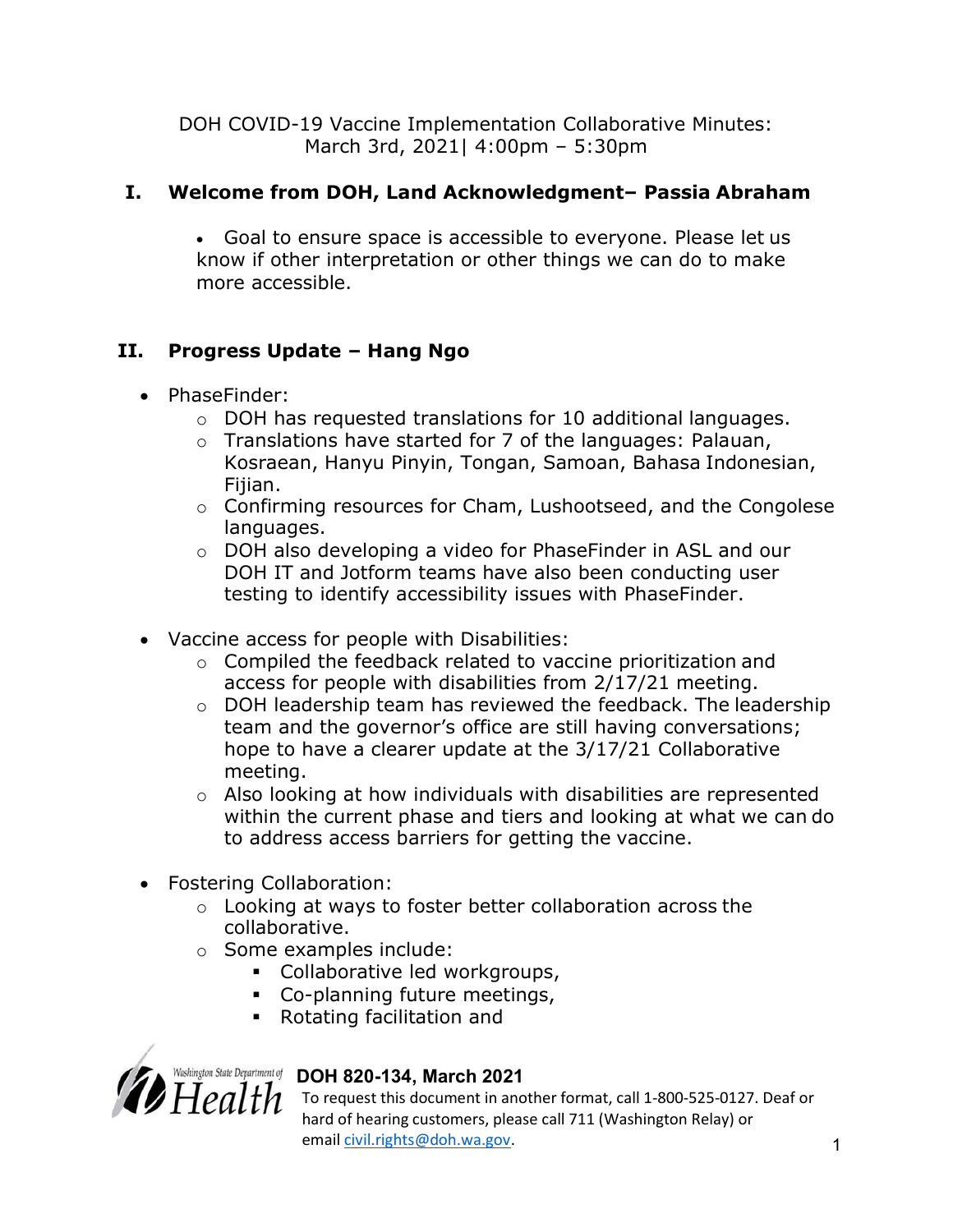- Creating space for participants to share their organizational updates with the larger group.
- $\circ$  More information about will be sent via email in the coming week.

# III. Community Relations Briefing and Conversation - Kathy Bay

- Each COVID-19 vaccine goes through a process at the Federal and State level to ensure vaccine safety; this includes a state level review of vaccine data by WA State physicians on the Western Safety Review Workgroup.
- Data from all three COVID vaccines show high efficacy towards protection against deaths due to COVID-19 and protection against hospitalizations due to COVID-19.
- Protection against symptomatic COVID-19 is similar between the Pfizer and Moderna vaccines (95% and 94.1%) and the efficacy rate is 66.3% for the Johnson & Johnson vaccine.
- Since the COVID-19 vaccines have been introduced COVID-19 cases in the U.S. have decreased. Deaths are still significant and have reached over 506,834 as of 2/25/21.
- There are three vaccine safety monitoring systems in place in the U.S. including V-Safe, VAERS, and the Clinical Immunization Safety Assessment Project
- All three COVID-19 vaccines have a strong safety profile and have similar reactions to each other. This includes the Johnson & Johnson vaccine which has also been shown to be effective against the circulating variants.
- DOH wants to recognize that risk of severe COVID-19 outcomes increases with age and that people with disabilities have a higher risk of severe outcomes and recognize that many states having begun vaccinating these groups. DOH will be discussing considerations for vaccinating these groups.

# IV. Pro-Equity Strategies: Katie Meehan

 DOH developed recommendations for four pro-equity strategies for vaccine distribution:

• Partnerships & Outreach: includes engaging and collaborating with community organizations and leaders, community based



# Washington State Department of DOH 820-134, March 2021

 $Health$  To request this document in another format, call 1-800-525-0127. Deaf or hard of hearing customers, please call 711 (Washington Relay) or email **civil.rights@doh.wa.gov.** 2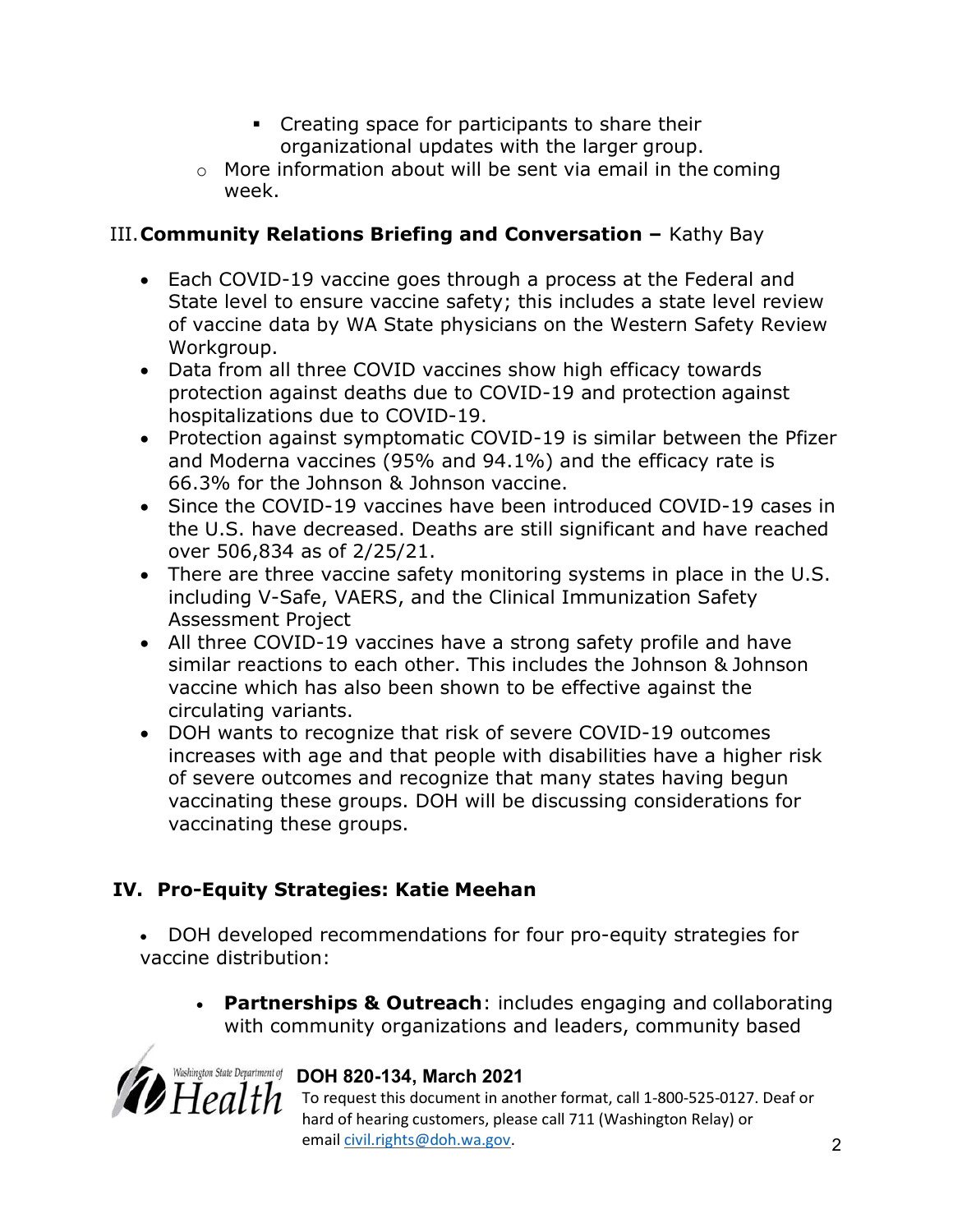scheduling appointments and co-sponsoring events/outreach with partners.

- Addressing Access Barriers: shout out to the Checklist developed by community partners to ensure vaccines sites are accessible to people with disabilities; also includes access barriers, language access and other options for accessing the vaccine.
- Equitable Allocation: equitable vaccine site placement, advance scheduling to community organizations, mobile clinics, extra dose plan, etc.
- Communications & Outreach: includes ensuring materials, communication and outreach are culturally and linguistically accessible, materials translated on-site, identifying top languages and having community representation at vaccine sites

 After Katie's presentation, the Collaborative convened into five small group discussions to discuss the four pro-equity strategies and to make recommendations about how to can ensure more equitable access for the communities that are highest risk for COVID-19. Notes from these small groups will be shared out with the larger Collaborative.



Washington State Department of DOH 820-134, March 2021 To request this document in another format, call 1-800-525-0127. Deaf or hard of hearing customers, please call 711 (Washington Relay) or email **civil.rights@doh.wa.gov.** 3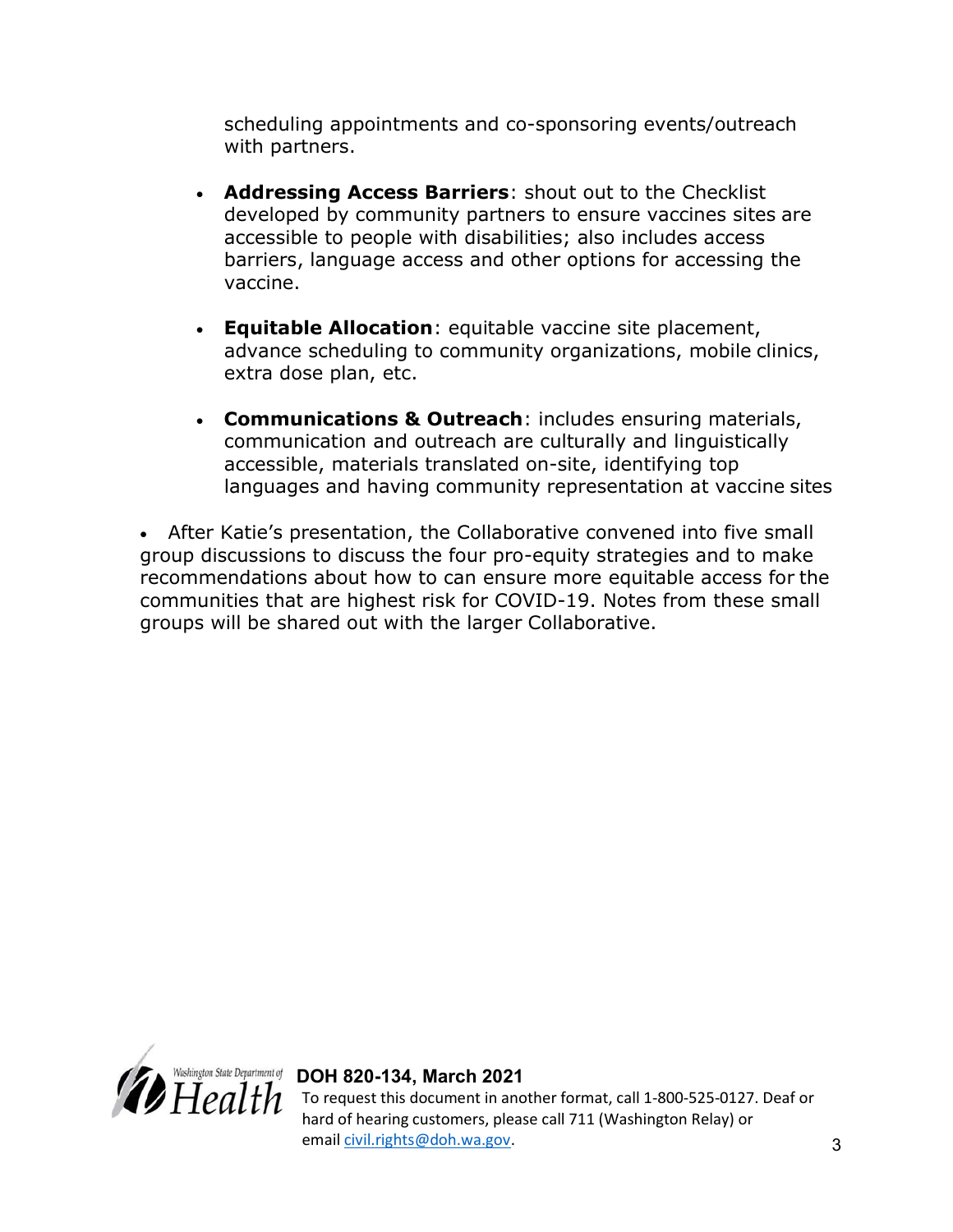#### Collaborative: Pro-Equity Approaches for Vaccine Distribution

#### Small Group Discussions

#### Discussion Questions

- What is your overall feedback on these strategies to ensure more equitable access to vaccine?
- Are there any missing items?
- From the list of strategies, what would be most impactful?
- (If there is time) We want to highlight efforts that really promote equity. Have you seen any vaccine providers or sites really model equitable access? Who/where? What did they do?

#### Breakout Room #1 (Spanish translation provided):

What is your overall feedback on these strategies to ensure more equitable access to vaccine?

- Distribute vaccines in familiar community places such as churches
- Have more appointment times and opportunities to get vaccinated
- Make scheduling appointments more accessible to people that aren't familiar with computers
- **Long wait times at vaccination sites because of inability to make appointments**
- Have more community outreach to ensure community members feel safe about getting the vaccine and address vaccine hesitancy

#### Are there any missing items?

- Need to increase community pop-up clinics efforts in our communities From the list of strategies, what would be most impactful?
	- Deliver vaccine information through printed reading materials and electronic materials

## Breakout Room #2 (ASL interpretation and captioning services provided)

What is your overall feedback on these strategies to ensure more equitable access to vaccine?

• Need for ASL video on Phase Finder and building a more consistent ASL communication channel



## Washington State Department of DOH 820-134, March 2021

 $H\epsilon allth$  To request this document in another format, call 1-800-525-0127. Deaf or hard of hearing customers, please call 711 (Washington Relay) or email civil.rights@doh.wa.gov. 4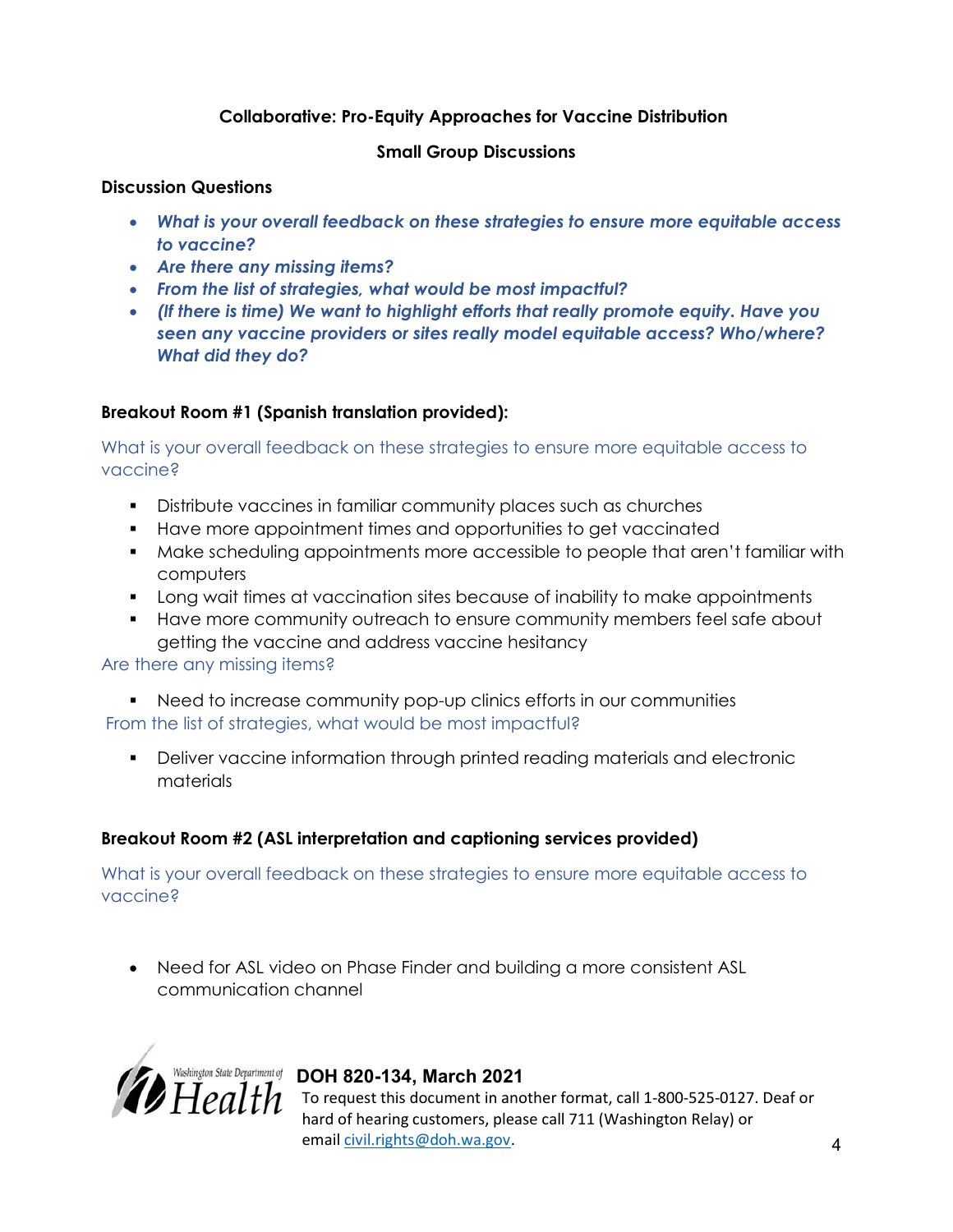- Work directly with communities to build trust and inform trauma informed approaches
- Need to combat concerning misinformation very concerning
- Rural communities need support
	- o Coordinating transportation to get folks vaccinated
	- o Leverage local hospitals in rural communities to reach out to their communities
	- o Offer alternative pathways to drive-thru vaccination clinics for those that cannot access these
- Prioritize people with developmental disabilities by addressing vaccines hesitancy and access with this community

## Breakout Room #3

#### What is your overall feedback on these strategies to ensure more equitable access to vaccine?

- There is little accountability to ensure providers are meeting pro-equity strategies
- Include persons with disabilities when considering vaccine prioritization
- Prioritize those who are incarcerated considering major outbreaks in this population and disproportionate impact on black communities
- Have providers reach out to people who are eligible for the vaccine
- Need for community outreach to unhoused folks
- Ensure than SSNs are not required

## Are there any missing items?

- Prioritize the population at high risk because of diabetes.
- Prioritize parents of children with special health care needs if anything happens to these parents no one to take care of them

From the list of strategies, what would be most impactful?

- Support work already being done by CBOs
- Provide access to different opportunities for scheduling since current scheduling system is not working - other states use county-based scheduling rather than provider based
- Create a vaccine locating system to ensure equitable distribution

## Breakout Room #4

#### What is your overall feedback on these strategies to ensure more equitable access to vaccine?

Need a hub to deliver vaccines for kidney dialysis patients



To request this document in another format, call 1-800-525-0127. Deaf or hard of hearing customers, please call 711 (Washington Relay) or email **civil.rights@doh.wa.gov.** 5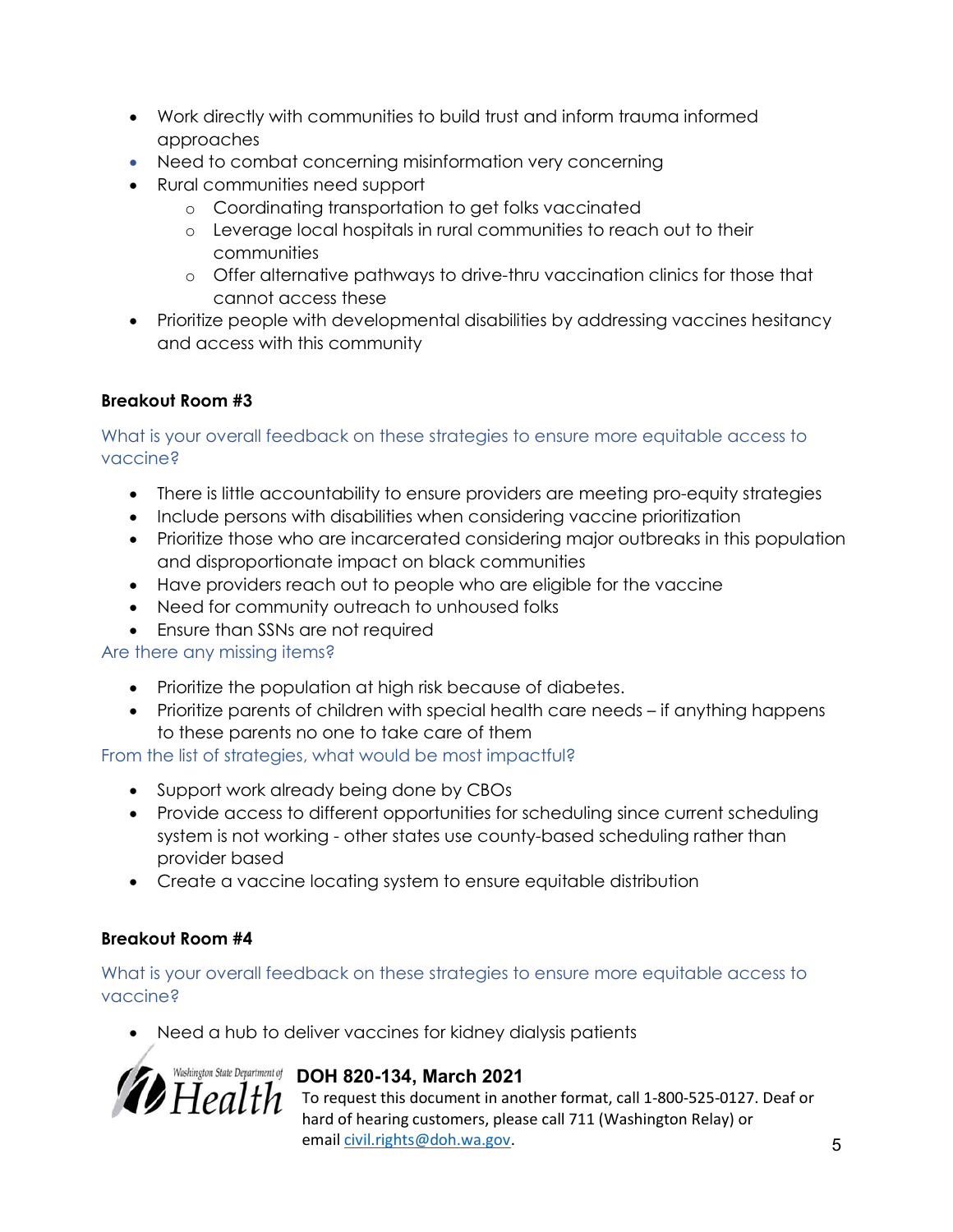- Activate community health workers for specific clinics (I.e., Spokane) to do outreach
- Partner with CBOs to lead the process
- Use opioid clinics and methadone programs as point for outreach and host vaccination clinic and expand eligibility criteria to prioritize this population
- Reach out to API community through CBOS, such as Asia Pacific Cultural center, who are already providing the vaccine to community members
- Work with CBOs to learn what's best for outreach and making the vaccine accessible to priority populations
- Provide mobile clinics
- Increase access to information about the vaccine
- Have a clear scheduling and rescheduling process for vaccine appointments and communicate these processes to the community
- Increase language access at vaccine sites
- Do not compare vaccine efficacies, just promote that all 3 vaccines are safe and effective

## Breakout room #5

- Bring the vaccines to workplaces for essential workers
- Have mobile vaccine sites
- Bring the vaccine to homebound populations
- Pro-equity strategies must focus on BIPOC communities most impacted
- Provide community vaccine sites for BIPOC folks
- Contract with outreach folks who do have existing relationships with BIPOC groups
- Confusion about eligibility tiers and regional aspects for vaccine rollout
- Need for equitable vaccine access for persons with disabilities all strategies that focus on BIPOC need to also focus on disability access
- Pairing community outreach work with providing other services, such as food services, to connect people to service while also encouraging vaccination
- Connect people to other healthcare services when seen at vaccination clinics
- Vaccine clinics should serve the communities they are in vs. people coming in other areas
- Have mobile van clinics for people with transportation issues—bring vaccines to communities
- Offer door-to-door opportunities to get vaccinated
- Offer cash incentives to get vaccinated since some people have to take time off
- Do not reserve a certain vaccine type for BIPOC populations while not allocating other vaccine types—this will lead to more distrust and hesitancy



To request this document in another format, call 1-800-525-0127. Deaf or hard of hearing customers, please call 711 (Washington Relay) or email civil.rights@doh.wa.gov. 6